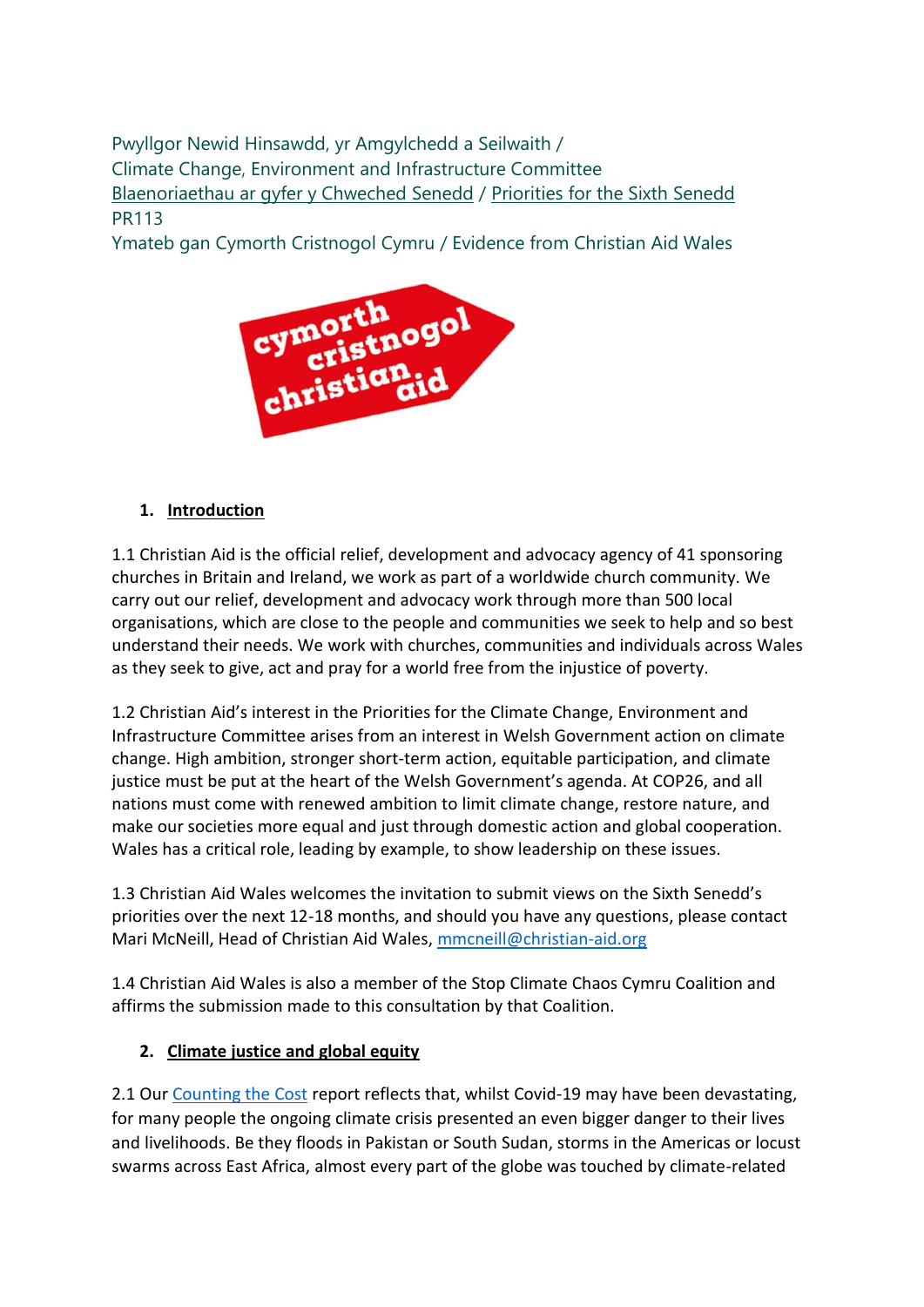disasters in 2020, with catastrophic results for millions of people. These devasting events have racked up losses of billions of dollars and devasted livelihoods. The pandemic has not put the climate crisis on hold and countries on the front line are left with less money to spend on tackling Covid, strengthening health systems and responding to climate disasters.

2.2 The IPPC report points to role of social justice and equity as 'core aspects of climate resilient development pathways' that aim to limit warming as they address the challenges and opportunities between and within countries and communities 'without making the poor and disadvantaged worse-off'. We are already witness to the impacts of climate shocks on the world's most vulnerable and poorest communities, therefore seeking 'justice and equity' is crucial and necessary to the success of climate actions, including actions taken in Wales.

2.3 The world's richest economies built their wealth almost exclusively on fossil fuels. These countries bear a huge responsibility for causing the climate crisis we now face. At the same time those in the world's poorest countries who contributed the least to the crisis are enduring its harshest effects. For example, the average person in the UK generates as much  $CO2$  as 212 Burundians<sup>1</sup>. This is unjust.

2.4 While the Welsh Government recognises this reality in the commitment to be a globally responsible nation under the Wellbeing of Future Generations (Wales) Act, Wales will need to work with urgency and deliver deeper emissions cuts within the next decade to meet this commitment.

- **2.5 The Committee should scrutinise Welsh Government's approach to climate action, ensuring it is centred around principles of global equity and climate justice.**
- **2.6 The Committee should scrutinise Welsh Government plans for climate action, ensuring they match the scale of the climate crisis and the responsibility of rich countries for causing climate change and represent a fair contribution to global efforts.**
- **2.7 The Committee should scrutinise Welsh Government progress towards net zero in the upcoming Low Carbon Delivery Plan and Second Carbon Budget. Scrutiny should include actions set against the timeframes to meet our net zero targets, ensuring Wales reaches net zero well before 2045.**
- **2.8 The Committee should seek to scrutinise the synergies between the Wellbeing of Future Generations (Wales) Act and the Low Carbon Delivery Plan.**
- **3. Empowering voices and ensuring justice**

3.3 [Christian Aid's work](https://www.christianaid.org.uk/sites/default/files/2021-02/Our%20Prophetic%20Journey%20Towards%20Climate%20Justice.pdf) with diaspora communities in the UK within Black Majority Churches reveals the deep connections to, and heightened awareness of the climate crisis, faced by their families and loved ones across the Global South. These voices are largely excluded from the global climate negotiations, and now more than ever, Welsh Government must

<sup>1</sup> <https://mediacentre.christianaid.org.uk/top-10-hungriest-countries-contribute-just-0-08-of-global-co2-new-report/>